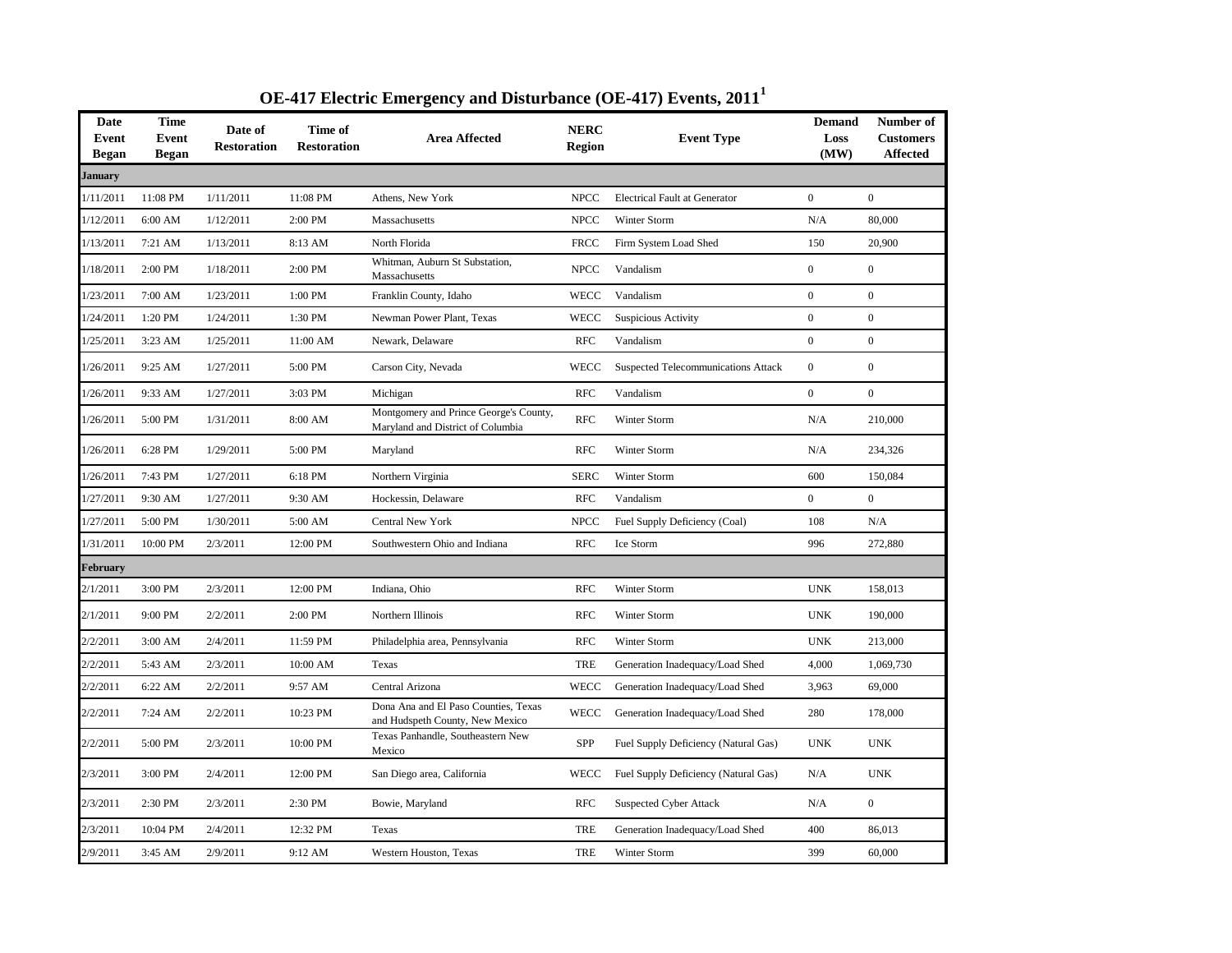| 2/9/2011     | 2:54 PM  | 2/9/2011  | 5:00 PM  | University Place, Washington                                             | <b>WECC</b> | Vandalism                                | $\boldsymbol{0}$ | $\boldsymbol{0}$ |
|--------------|----------|-----------|----------|--------------------------------------------------------------------------|-------------|------------------------------------------|------------------|------------------|
| 2/9/2011     | 4:30 PM  | 2/10/2011 | 12:33 PM | Texas                                                                    | <b>TRE</b>  | Cold Weather Event                       | N/A              | N/A              |
| 2/10/2011    | 1:00 PM  | 2/10/2011 | 1:00 PM  | LaGrande, Washington                                                     | <b>WECC</b> | Vandalism                                | $\overline{0}$   | $\mathbf{0}$     |
| 2/17/2011    | 1:25 AM  | 2/19/2011 | 10:13 AM | Northern and Central California                                          | <b>WECC</b> | Major Storm                              | 91               | 80,000           |
| 2/17/2011    | 1:00 PM  | 2/23/2011 | 4:53 PM  | Roseville, California                                                    | <b>WECC</b> | <b>Suspected Cyber Attack</b>            | $\overline{0}$   | $\mathbf{0}$     |
| 2/19/2011    | 12:30 PM | 2/20/2011 | 4:00 AM  | Philadelphia area, Pennsylvania                                          | <b>RFC</b>  | Major Storm                              | <b>UNK</b>       | 118000           |
| 2/19/2011    | 4:34 PM  | 2/19/2011 | 4:34 PM  | Harrington, Delaware                                                     | <b>RFC</b>  | Vandalism                                | $\overline{0}$   | $\boldsymbol{0}$ |
| 2/20/2011    | 4:00 PM  | 2/23/2011 | 4:00 PM  | Southern Lower Peninsula, Michigan                                       | <b>RFC</b>  | Winter Storm                             | 262              | 160,000          |
| 2/24/2011    | 4:51 PM  | 2/24/2011 | 4:54 PM  | Arkansas                                                                 | SPP         | Electrical System Separation (Islanding) | $\overline{4}$   | <b>UNK</b>       |
| 2/25/2011    | 3:20 PM  | 2/25/2011 | 6:00 PM  | Virginia                                                                 | <b>SERC</b> | Severe Weather                           | <b>UNK</b>       | 50000            |
| 2/25/2011    | 3:23 PM  | 2/27/2011 | 6:00 PM  | Maryland                                                                 | <b>RFC</b>  | Severe Weather                           | <b>UNK</b>       | 93000            |
| 2/25/2011    | 8:00 AM  | 2/28/2011 | 5:30 PM  | Northern and Central California                                          | <b>WECC</b> | Winter Storm                             | 91               | 80,000           |
| 2/25/2011    | 10:30 AM | 2/25/2011 | 10:45 AM | Salt Lake City, Utah                                                     | <b>WECC</b> | Vandalism                                | $\overline{0}$   | $\boldsymbol{0}$ |
| <b>March</b> |          |           |          |                                                                          |             |                                          |                  |                  |
| 3/1/2011     | 8:00 AM  | 3/5/2011  | 9:30 AM  | Western New York                                                         | <b>NPCC</b> | Fuel Supply Deficiency (Coal)            | 675              | <b>UNK</b>       |
| 3/6/2011     | 2:54 AM  | 3/8/2011  | 8:00 AM  | Salt Lake City Region, Utah                                              | <b>WECC</b> | Vandalism                                | <b>UNK</b>       | $\mathbf{0}$     |
| 3/8/2011     | 8:00 AM  | 3/18/2001 | 9:00 AM  | Western New York                                                         | <b>NPCC</b> | Fuel Supply Deficiency (Coal)            | 676              | <b>UNK</b>       |
| 3/10/2011    | 12:03 PM | 3/11/2011 | 6:00 AM  | Texas                                                                    | <b>TRE</b>  | <b>Suspected Physical Attack</b>         | N/A              | N/A              |
| 3/11/2011    | 7:02 AM  | 3/11/2011 | 9:15 AM  | Humboldt and Eureka, California                                          | <b>WECC</b> | Generation Inadequacy/Load Shed          | 15               | 6,800            |
| 3/13/2011    | 2:20 PM  | 3/14/2011 | 3:46 PM  | Oregon                                                                   | <b>WECC</b> | Severe Weather                           | <b>UNK</b>       | 9,000            |
| 3/14/2011    | 7:30 AM  | 3/14/2011 | 4:55 PM  | Baltimore, Maryland                                                      | <b>RFC</b>  | <b>Suspected Cyber Attack</b>            | N/A              | N/A              |
| 3/15/2011    | 6:00 PM  | 3/15/2011 | 7:14 PM  | The Woodlands, Texas                                                     | <b>TRE</b>  | <b>Suspected Physical Attack</b>         | N/A              | N/A              |
| 3/17/2011    | 7:40 AM  | 3/17/2011 | 11:00 AM | Deerfield, New Hampshire                                                 | <b>NPCC</b> | Vandalism                                | N/A              | N/A              |
| 3/18/2011    | 9:54 AM  | 3/18/2011 | 3:34 PM  | Greene County, Ohio                                                      | <b>RFC</b>  | Vandalism                                | N/A              | N/A              |
| 3/19/2011    | 11:56 PM | 3/24/2011 | 7:10 PM  | Northern and Central California                                          | <b>WECC</b> | Major Storm                              | 91               | 128,000          |
| 3/20/2011    | 9:44 AM  | 3/21/2011 | 10:00 AM | Los Angeles, California                                                  | WECC        | Major Storm                              | <b>UNK</b>       | 79,000           |
| 3/21/2011    | 12:35 PM | 3/21/2011 | 2:45 PM  | Southern California                                                      | <b>WECC</b> | Major Storm                              | 150              | 54,332           |
| 3/21/2011    | 12:57 AM | 3/21/2011 | 2:29 AM  | Deerfield, New Hampshire                                                 | <b>NPCC</b> | Vandalism                                | N/A              | N/A              |
| 3/23/2011    | 6:30 PM  | 3/24/2011 | 4:55 AM  | Indiana. Kentucky, Michigan, Ohio,<br>Tennessee, Virginia, West Virginia | <b>RFC</b>  | Major Storm                              | <b>UNK</b>       | 60,596           |
| 3/27/2011    | 1:27 PM  | 3/27/2011 | 5:00 PM  | Sonoma and Central Valley, California                                    | WECC        | <b>Transmission Level Outage</b>         | 295              | 165,000          |
| 3/31/2011    | 2:30 PM  | 4/1/2011  | 11:59 PM | Central and Western Florida                                              | <b>FRCC</b> | Severe Weather                           | <b>UNK</b>       | 50,000           |
| 3/31/2011    | 11:30 AM | 3/31/2011 | 8:30 PM  | Greater Tampa Bay, Florida                                               | <b>FRCC</b> | Severe Weather                           | 206              | 87,000           |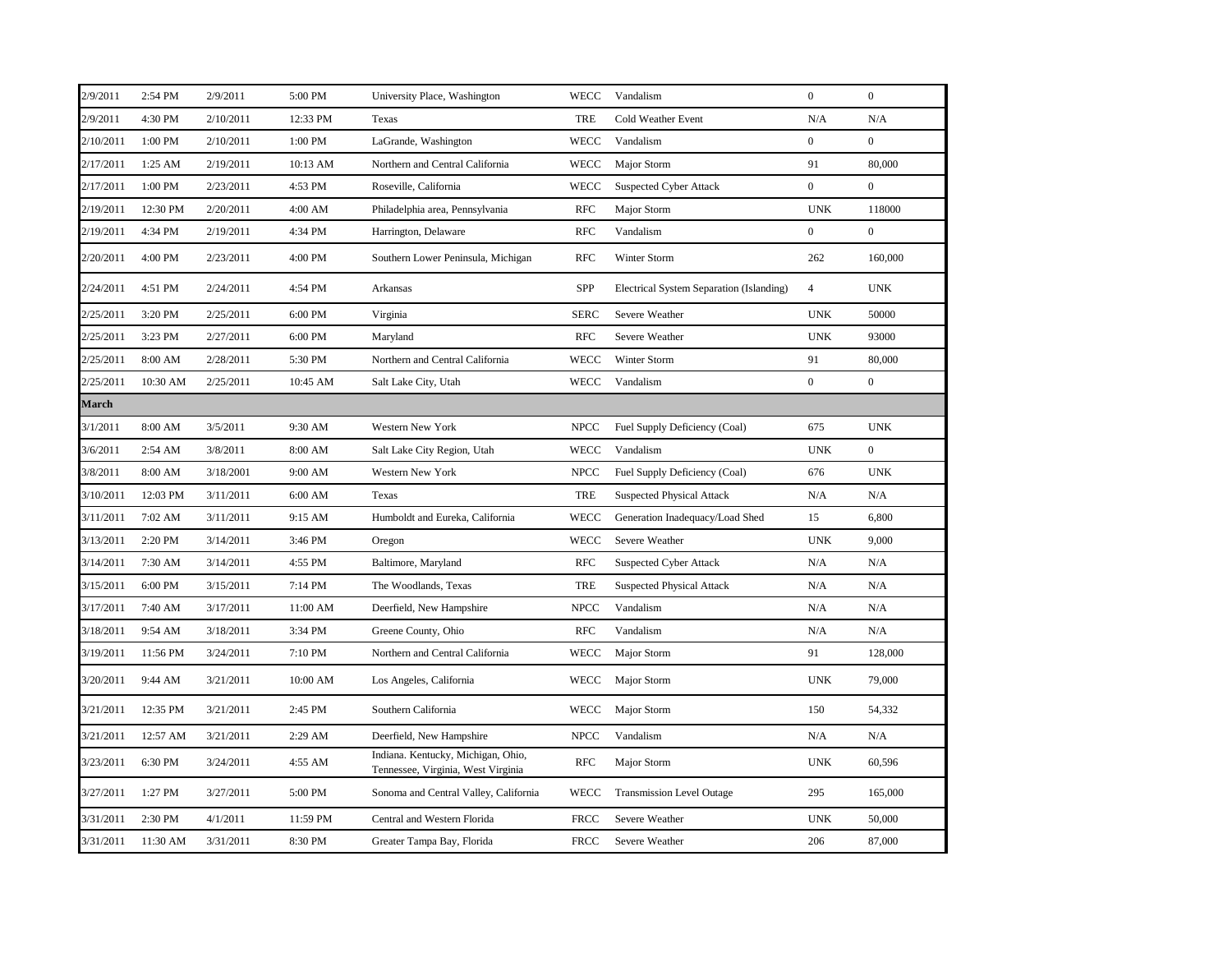| <b>April</b> |          |           |          |                                                                                |             |                               |                  |                  |
|--------------|----------|-----------|----------|--------------------------------------------------------------------------------|-------------|-------------------------------|------------------|------------------|
| 4/3/2011     | 8:23 PM  | 4/5/2011  | 3:00 PM  | Unknown                                                                        | <b>SERC</b> | <b>Suspected Cyber Attack</b> | $\mathbf{0}$     | $\boldsymbol{0}$ |
| 4/4/2011     | 11:47 AM | 4/8/2011  | 12:01 AM | Memphis, Tennessee                                                             | <b>SERC</b> | Severe Weather                | 359              | 63,000           |
| 4/4/2011     | 1:00 PM  | 4/5/2011  | 12:00 AM | Shelby County, Tennessee                                                       | <b>SERC</b> | Severe Weather                | 300              | 63,000           |
| 4/4/2011     | 2:00 PM  | 4/8/2011  | 12:01 AM | Davidson County, Tennessee                                                     | <b>SERC</b> | Severe Weather                | 300              | 73,000           |
| 4/4/2011     | 7:00 PM  | 4/5/2011  | 8:00 PM  | Southeast Arkansas, Southeast Louisiana,<br>Western Mississippi, Eastern Texas | <b>SERC</b> | Severe Weather                | <b>UNK</b>       | 74,645           |
| 4/4/2011     | 7:00 PM  | 4/5/2011  | 12:00 PM | Kentucky, West Virginia                                                        | <b>RFC</b>  | Severe Weather                | <b>UNK</b>       | 52,920           |
| 4/4/2011     | 9:00 PM  | 4/5/2011  | 11:30 PM | Alabama, Florida, Georgia, Mississippi                                         | <b>SERC</b> | Severe Weather                | 674              | 303,434          |
| 4/5/2011     | 2:00 AM  | 4/7/2011  | 11:00 PM | North Carolina, South Carolina                                                 | <b>SERC</b> | Severe Weather                | 1,200            | 256,000          |
| 4/6/2011     | 10:50 AM | 4/6/2011  | 10:50 AM | Felton, Delaware                                                               | <b>RFC</b>  | Vandalism                     | $\boldsymbol{0}$ | $\boldsymbol{0}$ |
| 4/11/2011    | 5:40 PM  | 4/11/2011 | 5:51 PM  | Salt Lake City, Utah                                                           | WECC        | <b>Suspicious Activity</b>    | $\boldsymbol{0}$ | $\boldsymbol{0}$ |
| 4/16/2011    | 2:16 PM  | 4/17/2011 | 4:30 PM  | Central and Eastern North Carolina                                             | <b>SERC</b> | Severe Weather                | <b>UNK</b>       | 220,000          |
| 4/19/2011    | 8:00 PM  | 4/19/2011 | 10:00 PM | Illinois                                                                       | <b>SERC</b> | Severe Weather                | <b>UNK</b>       | 80,000           |
| 4/19/2011    | 2:01 PM  | 4/19/2011 | 4:04 PM  | Graham, Washington                                                             | WECC        | Vandalism                     | $\mathbf{0}$     | $\boldsymbol{0}$ |
| 4/19/2011    | 10:44 PM | 4/20/2011 | 2:00 AM  | Memphis, Tennessee                                                             | <b>SERC</b> | Severe Weather                | 100              | 64,000           |
| 4/19/2011    | 11:02 PM | 4/21/2011 | 5:32 PM  | Memphis, Tennessee                                                             | <b>SERC</b> | Severe Weather                | 300              | 105,000          |
| 4/19/2011    | 11:13 PM | 4/20/2011 | 7:14 PM  | Osceola, Arkansas                                                              | <b>SERC</b> | Severe Weather                | 22               | <b>UNK</b>       |
| 4/20/2011    | 2:00 AM  | 4/21/2011 | 12:00 PM | Indiana, Kentucky, Ohio                                                        | <b>RFC</b>  | Severe Weather - High Winds   | <b>UNK</b>       | 165,711          |
| 4/20/2011    | 8:07 AM  | 4/20/2011 | 8:14 AM  | Ruston, Louisiana                                                              | <b>SERC</b> | <b>Equipment Malfunction</b>  | 33               | 11,000           |
| 4/21/2011    | 7:15 AM  | 4/21/2011 | 4:50 PM  | Oquirrh Substation, Salt Lake City, Utah                                       | WECC        | Vandalism                     | $\mathbf{0}$     | $\boldsymbol{0}$ |
| 4/21/2011    | 7:00 PM  | 4/29/2011 | 7:05 PM  | Trenton, Michigan                                                              | <b>RFC</b>  | Suspicious Activity           | <b>UNK</b>       | <b>UNK</b>       |
| 4/22/2011    | 9:00 PM  | 4/22/2011 | 11:00 PM | Metro St. Louis area, Missouri                                                 | <b>SERC</b> | Severe Weather                | $\mathbf{0}$     | 55,000           |
| 4/25/2011    | 4:33 PM  | 4/25/2011 | 5:19 PM  | Northeast Tennessee                                                            | <b>SERC</b> | <b>Equipment Malfunction</b>  | 140              | <b>UNK</b>       |
| 4/25/2011    | 5:30 PM  | 4/27/2011 | 6:00 PM  | Arkansas, Louisiana, Mississippi                                               | <b>SPP</b>  | Severe Weather                | <b>UNK</b>       | 141,700          |
| 4/26/2011    | 5:49 AM  | 4/27/2011 | 9:59 AM  | Southern Louisiana                                                             | SPP         | Severe Weather                | 120              | <b>UNK</b>       |
| 4/26/2011    | 9:51 AM  | 4/28/2011 | 9:51 AM  | Alabama, Georgia, Mississippi, Tennessee                                       | <b>SERC</b> | Severe Weather                | <b>UNK</b>       | 55,000           |
| 4/26/2011    | 1:04 PM  | 4/26/2011 | 2:00 PM  | Salt Lake City, Utah                                                           | <b>WECC</b> | Vandalism                     | $\overline{0}$   | $\overline{0}$   |
| 4/26/2011    | 6:14 PM  | 4/28/2011 | 5:00 PM  | Eastern Arkansas                                                               | SPP         | Severe Weather                | 50               | 13,000           |
| 4/27/2011    | 8:00 AM  | 5/2/2011  | 4:03 PM  | Alabama, Florida, Georgia, Mississippi                                         | <b>SERC</b> | Severe Weather                | 1,422            | 426,640          |
| 4/27/2011    | 10:00 AM | 4/29/2011 | 4:29 PM  | Alabama, Georgia, Mississippi, Tennessee                                       | <b>SERC</b> | Severe Weather                | <b>UNK</b>       | 612,000          |
| 4/27/2011    | 10:00 PM | 4/28/2011 | 10:00 AM | Ohio, Tennessee, Virginia                                                      | <b>SERC</b> | Severe Weather                | $\mathbf{0}$     | 69,000           |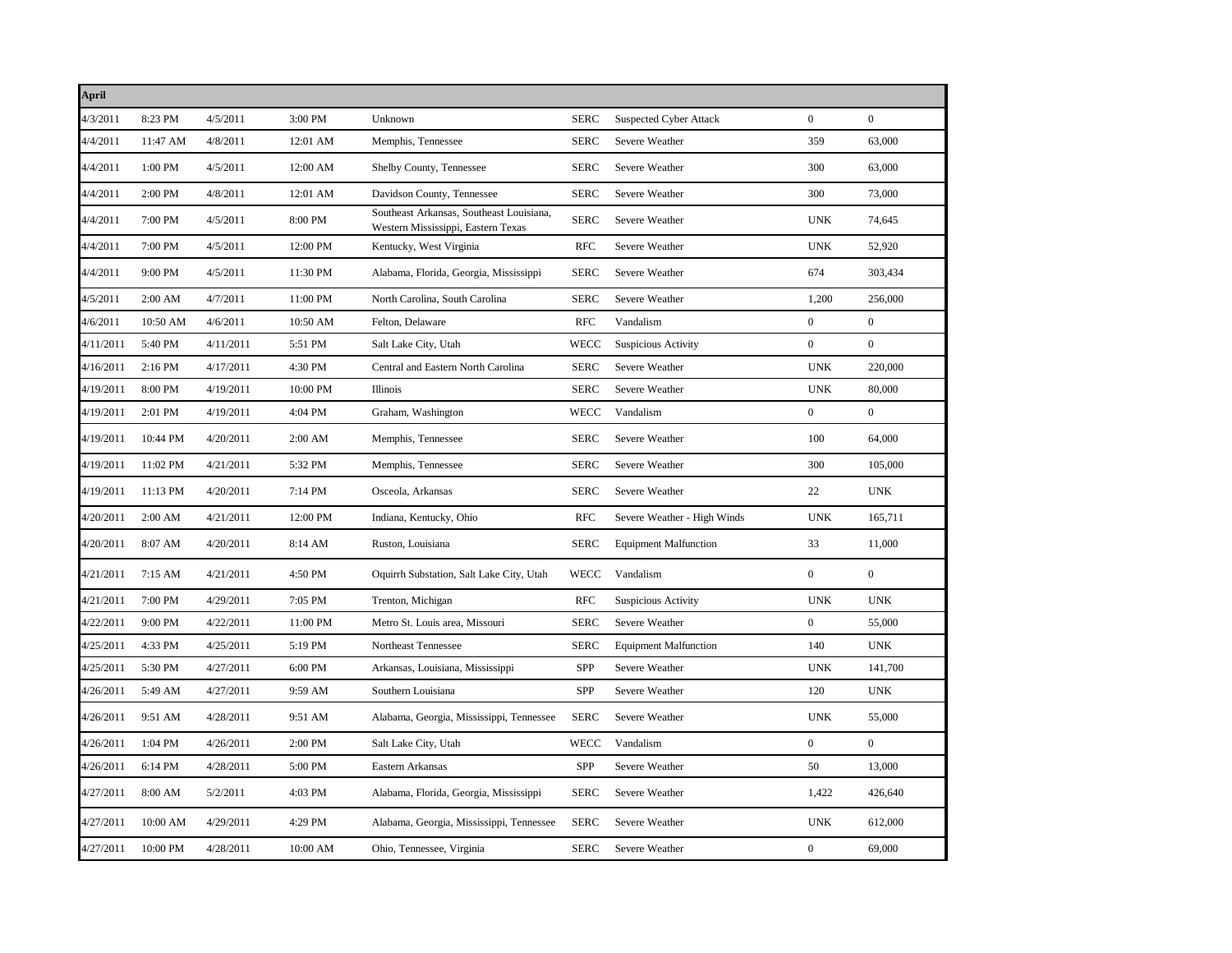| 4/28/2011 | 5:00 AM  | 4/30/2011 | 6:30 PM  | Cleveland area, Ohio                                            | <b>RFC</b>  | Severe Weather                                                                | <b>UNK</b>       | 86,000           |
|-----------|----------|-----------|----------|-----------------------------------------------------------------|-------------|-------------------------------------------------------------------------------|------------------|------------------|
| 4/28/2011 | 4:09 PM  | 4/28/2011 | 4:10 PM  | Phoenix, Arizona                                                | <b>WECC</b> | <b>Equipment Malfunction</b>                                                  | 960              | <b>UNK</b>       |
| May       |          |           |          |                                                                 |             |                                                                               |                  |                  |
| 5/2/2011  | 5:06 PM  | 5/2/2011  | 8:00 PM  | Hawaii                                                          | N/A         | Severe Weather                                                                | 220              | 62,000           |
| 5/2/2011  | 2:00 PM  | 5/2/2011  | 2:00 PM  | West River Substation, New Haven,<br>Connecticut                | <b>NPCC</b> | <b>Suspected Physical Attack</b>                                              | $\boldsymbol{0}$ | $\boldsymbol{0}$ |
| 5/2/2011  | 8:52 AM  | 5/2/2011  | 10:46 AM | N. Ogden Substation, Ogden, Utah                                | <b>WECC</b> | Vandalism                                                                     | $\overline{0}$   | $\mathbf{0}$     |
| 5/3/2011  | 12:00 PM | 5/5/2011  | 12:00 PM | St. Lawrence Power Dam, New York                                | <b>NPCC</b> | <b>Suspected Physical Attack</b>                                              | $\boldsymbol{0}$ | $\boldsymbol{0}$ |
| 5/4/2011  | 1:08 PM  | 5/4/2011  | 1:25 PM  | Maryland                                                        | <b>RFC</b>  | <b>Suspected Physical Attack</b>                                              | $\overline{0}$   | $\boldsymbol{0}$ |
| 5/4/2011  | 12:20 PM | 5/4/2011  | 3:40 PM  | Michigan                                                        | <b>RFC</b>  | <b>Suspected Sabotage</b>                                                     | $\boldsymbol{0}$ | $\mathbf{0}$     |
| 5/5/2011  | 9:15 AM  | 5/5/2011  | 9:15 AM  | New Hampshire                                                   | <b>NPCC</b> | Vandalism                                                                     | $\overline{0}$   | $\boldsymbol{0}$ |
| 5/6/2011  | 6:56 AM  | 5/6/2011  | 10:30 AM | Alderwood Substation, Portland, Oregon                          | <b>WECC</b> | Vandalism                                                                     | $\overline{0}$   | $\mathbf{0}$     |
| 5/8/2011  | 7:35 PM  | 5/8/2011  | 7:35 PM  | New York                                                        | <b>NPCC</b> | Vandalism                                                                     | <b>UNK</b>       | $\mathbf{0}$     |
| 5/9/2011  | 1:11 PM  | 5/9/2011  | 1:11 PM  | Milton, New Hampshire                                           | <b>NPCC</b> | Vandalism                                                                     | $\boldsymbol{0}$ | $\boldsymbol{0}$ |
| 5/9/2011  | 4:08 AM  | 5/9/2011  | 6:40 AM  | Holtwood, Pennsylvania                                          | <b>RFC</b>  | <b>Suspected Physical Attack</b>                                              | 630              | <b>UNK</b>       |
| 5/10/2011 | 10:21 PM | 5/11/2011 | 2:25 PM  | Kentucky, West Virginia                                         | <b>RFC</b>  | Severe Weather                                                                | <b>UNK</b>       | 58,000           |
| 5/10/2011 | 1:45 PM  | 5/10/2011 | 3:00 PM  | New Hampshire                                                   | <b>NPCC</b> | Vandalism                                                                     | $\overline{0}$   | $\boldsymbol{0}$ |
| 5/10/2011 | 3:25 AM  | 5/11/2011 | 2:10 PM  | Upper Peninsula, Michigan                                       | <b>RFC</b>  | Generation Inadequacy; Load Shed;<br>Electrical System Separation (Islanding) | 585              | 78,213           |
| 5/11/2011 | 3:55 PM  | 5/12/2011 | 1:57 PM  | Colbyville, Haines Road and Arrowhead<br>Substations, Minnesota | <b>MRO</b>  | Vandalism                                                                     | $\overline{0}$   | $\boldsymbol{0}$ |
| 5/11/2011 | 1:35 PM  | 5/11/2011 | 1:35 PM  | Green River, Wyoming                                            | <b>WECC</b> | Vandalism                                                                     | $\boldsymbol{0}$ | $\boldsymbol{0}$ |
| 5/11/2011 | 11:00 AM | 5/11/2011 | 11:30 AM | North Chelsea Substation, New York                              | <b>NPCC</b> | Vandalism                                                                     | $\boldsymbol{0}$ | $\mathbf{0}$     |
| 5/11/2011 | 12:15 AM | 5/11/2011 | 5:20 PM  | Charlotte, North Carolina                                       | <b>SERC</b> | Severe Weather                                                                | 300              | 71,000           |
| 5/13/2011 | 6:00 AM  | 5/13/2011 | 6:00 AM  | Salt Lake, Utah                                                 | <b>WECC</b> | Vandalism                                                                     | $\overline{0}$   | $\mathbf{0}$     |
| 5/21/2011 | 5:00 PM  | 5/22/2011 | 6:34 PM  | Dixie Valley Area, Nevada                                       | <b>WECC</b> | Physical Attack                                                               | 56               | <b>UNK</b>       |
| 5/22/2011 | 5:09 PM  | 5/31/2011 | 12:01 PM | Joplin, Sarcoxie, and Wentworth,<br>Missouri                    | <b>SPP</b>  | Severe Weather                                                                | 200              | 20,000           |
| 5/23/2011 | 4:45 PM  | 5/25/2011 | 11:59 PM | Central, Indiana                                                | <b>RFC</b>  | Severe Weather                                                                | 1,024            | 215,387          |
| 5/23/2011 | 12:30 PM | 5/25/2011 | 12:30 PM | St. Louis County, Missouri                                      | <b>SERC</b> | Severe Weather                                                                | <b>UNK</b>       | 70,000           |
| 5/24/2011 | 4:45 PM  | 5/26/2011 | 5:00 PM  | Central Oklahoma                                                | SPP         | Severe Weather                                                                | <b>UNK</b>       | 54,000           |
| 5/24/2011 | 4:35 PM  | 5/25/2011 | 12:40 PM | Eastern Virginia                                                | <b>SERC</b> | Severe Weather                                                                | 790              | 175,000          |
| 5/24/2011 | 9:00 AM  | 5/25/2011 | 9:10 AM  | Chicago, Illinois                                               | <b>RFC</b>  | Physical Attack                                                               | $\overline{0}$   | $\mathbf{0}$     |
| 5/25/2011 | 10:14 PM | 5/28/2011 | 11:00 AM | Central Indiana                                                 | <b>RFC</b>  | Severe Weather                                                                | 200              | 141,000          |
| 5/26/2011 | 7:56 PM  | 5/27/2011 | 6:00 PM  | Central Pennsylvania                                            | <b>RFC</b>  | Severe Weather                                                                | 150              | 120,001          |
| 5/26/2011 | 6:30 PM  | 5/28/2011 | 4:44 AM  | Southern Balancing Area, Georgia                                | <b>SERC</b> | Severe Weather                                                                | 729              | 218,783          |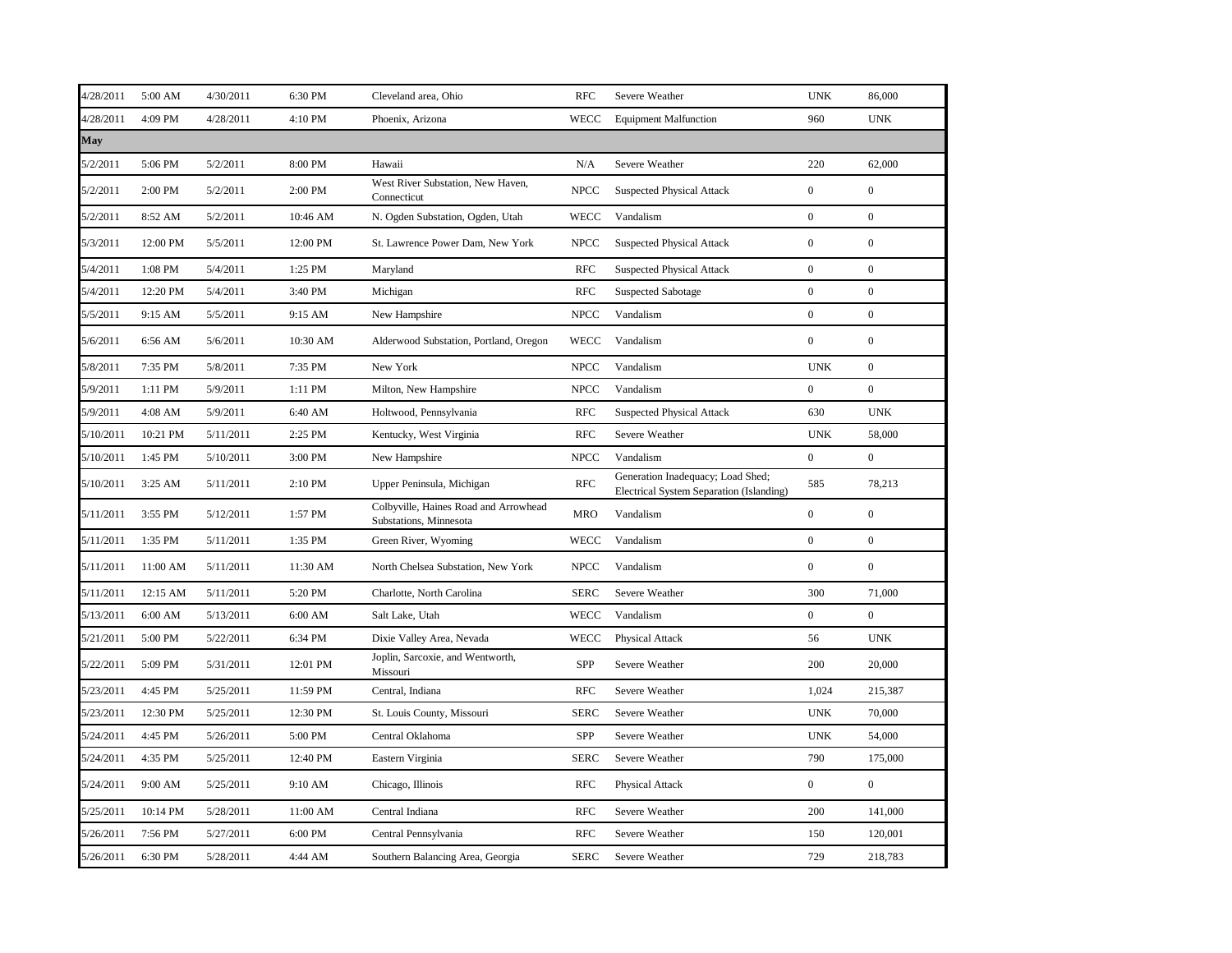| 5/26/2011 | 1:00 AM  | 5/26/2011 | 6:00 AM   | Greenwood, Mississippi                                  | <b>SERC</b> | Transmission Level Interruption                   | 30               | 10,000           |
|-----------|----------|-----------|-----------|---------------------------------------------------------|-------------|---------------------------------------------------|------------------|------------------|
| 5/29/2011 | 6:30 PM  | 5/31/2011 | 10:00 PM  | Mid and Southern Lower Peninsula,<br>Michigan           | <b>RFC</b>  | Severe Weather                                    | 250              | 113,000          |
| June      |          |           |           |                                                         |             |                                                   |                  |                  |
| 6/2/2011  | 11:45 PM | 6/4/2011  | 4:00 PM   | Greater Columbia, South Carolina                        | <b>SERC</b> | Severe Weather                                    | $\overline{0}$   | 50,465           |
| 6/4/2011  | 1:17 AM  | 6/4/2011  | 3:25 AM   | Midway, California                                      | <b>WECC</b> | Vandalism                                         | <b>UNK</b>       | 420              |
| 6/5/2011  | 5:30 AM  | 6/6/2011  | 1:30 AM   | Houston Metro-Area, Texas                               | TRE         | Severe Thunderstorms                              | 473              | 78,000           |
| 6/5/2011  | 8:02 PM  | 6/5/2011  | 8:55 PM   | Melones, California                                     | WECC        | Electrical System Separation (Islanding)          | 10               | 5,314            |
| 6/6/2011  | 12:13 AM | 6/6/2011  | $3:15$ AM | El Paso County, Texas; Dona Ana<br>County, New Mexico   | SPP         | Load Shed/ Automatic undervoltage relay<br>action | 450              | 162,000          |
| 6/6/2011  | 3:00 PM  | 6/8/2011  | 3:00 PM   | Eastern, Arkansas                                       | SPP         | Public Appeal to Reduce Electricity Usage UNK     |                  | 13,000           |
| 6/7/2011  | 2:00 PM  | 6/8/2011  | 6:00 AM   | Ohio                                                    | <b>RFC</b>  | Severe Weather                                    | <b>UNK</b>       | 52,747           |
| 6/8/2011  | 12:58 PM | 6/8/2011  | 12:58 PM  | Fredrickson Substation, Washington                      | WECC        | Vandalism                                         | N/A              | N/A              |
| 6/9/2011  | 4:30 AM  | 6/9/2011  | 12:00 PM  | Illinois                                                | <b>RFC</b>  | Severe Thunderstorms                              | <b>UNK</b>       | 169,000          |
| 6/9/2011  | 2:15 PM  | 6/9/2011  | 2:15 PM   | San Antonio Dam Area, Los Angeles<br>County, California | WECC        | <b>Suspected Physical Attack</b>                  | $\mathbf{0}$     | $\mathbf{0}$     |
| 6/9/2011  | 5:51 PM  | 6/10/2011 | 12:00 PM  | Western, Massachusetts; Connecticut                     | <b>NPCC</b> | Severe Thunderstorms                              | $\mathbf{0}$     | 100,000          |
| 6/12/2011 | 7:00 PM  | 6/12/2011 | 8:30 PM   | Virginia                                                | <b>RFC</b>  | Severe Thunderstorms                              | 250              | 56,000           |
| 6/15/2011 | 4:00 PM  | 6/16/2011 | 6:30 AM   | Bingham County, Idaho                                   | <b>WECC</b> | Vandalism                                         | N/A              | N/A              |
| 6/15/2011 | 7:15 PM  | 6/16/2011 | 6:00 AM   | Georgia                                                 | <b>SERC</b> | Severe Thunderstorms                              | 563              | 169,000          |
| 6/15/2011 | 7:17 PM  | 6/16/2011 | 1:45 AM   | Piedmont, North Carolina                                | <b>SERC</b> | Severe Thunderstorms                              | 300              | 70,135           |
| 6/18/2011 | 3:30 PM  | 6/19/2011 | 3:42 PM   | Northern, Georgia                                       | <b>SERC</b> | Severe Thunderstorms                              | 312              | 93,828           |
| 6/18/2011 | 4:45 PM  | 6/20/2011 | 11:59 PM  | Eastern, Arkansas                                       | SPP         | Public Appeal to Reduce Electricity Usage UNK     |                  | <b>UNK</b>       |
| 6/18/2011 | 5:00 PM  | 6/18/2011 | 9:33 PM   | North Carolina; South Carolina                          | <b>SERC</b> | Severe Thunderstorms                              | 300              | 70,000           |
| 6/20/2011 | 10:36 AM | 6/20/2011 | 10:36 AM  | Collins Substation, Washington                          | <b>WECC</b> | Vandalism                                         | $\mathbf{0}$     | $\boldsymbol{0}$ |
| 6/21/2011 | 6:30 PM  | 6/22/2011 | 7:00 AM   | <b>AEP</b> Region                                       | <b>RFC</b>  | Severe Weather                                    | <b>UNK</b>       | 56,000           |
| 6/21/2011 | 9:45 PM  | 6/23/2011 | 2:00 AM   | Illinois                                                | <b>RFC</b>  | Severe Thunderstorms                              | <b>UNK</b>       | 300,000          |
| 6/22/2011 | 9:46 AM  | 6/22/2011 | 9:46 AM   | Knoxville, Tennessee                                    | <b>SERC</b> | Severe Weather                                    | <b>UNK</b>       | 106,300          |
| 6/22/2011 | 7:00 PM  | 6/23/2011 | 1:00 AM   | Alabama; Georgia                                        | <b>SERC</b> | Severe Thunderstorms                              | 316              | 75,101           |
| 6/22/2011 | 8:12 PM  | 6/22/2011 | 8:12 PM   | Knoble Substation, Spanaway,<br>Washington              | <b>WECC</b> | Vandalism                                         | $\boldsymbol{0}$ | $\boldsymbol{0}$ |
| 6/23/2011 | 8:10 AM  | 6/23/2011 | 9:00 AM   | Highgate, Vermont                                       | <b>NPCC</b> | Vandalism                                         | $\overline{0}$   | $\mathbf{0}$     |
| 6/24/2011 | 6:30 PM  | 6/25/2011 | 1:30 AM   | North/North Central Alabama; Georgia                    | <b>SERC</b> | Severe Thunderstorms                              | 340              | 102,275          |
| 6/26/2011 | 4:46 PM  | 6/27/2011 | 7:59 AM   | Southwest Kansas                                        | SPP         | Public Appeal to Reduce Electricity Usage UNK     |                  | <b>UNK</b>       |
| 6/26/2011 | 6:00 PM  | 6/27/2011 | 1:00 PM   | Alabama; Georgia                                        | <b>SERC</b> | Severe Thunderstorms                              | 300              | 90,160           |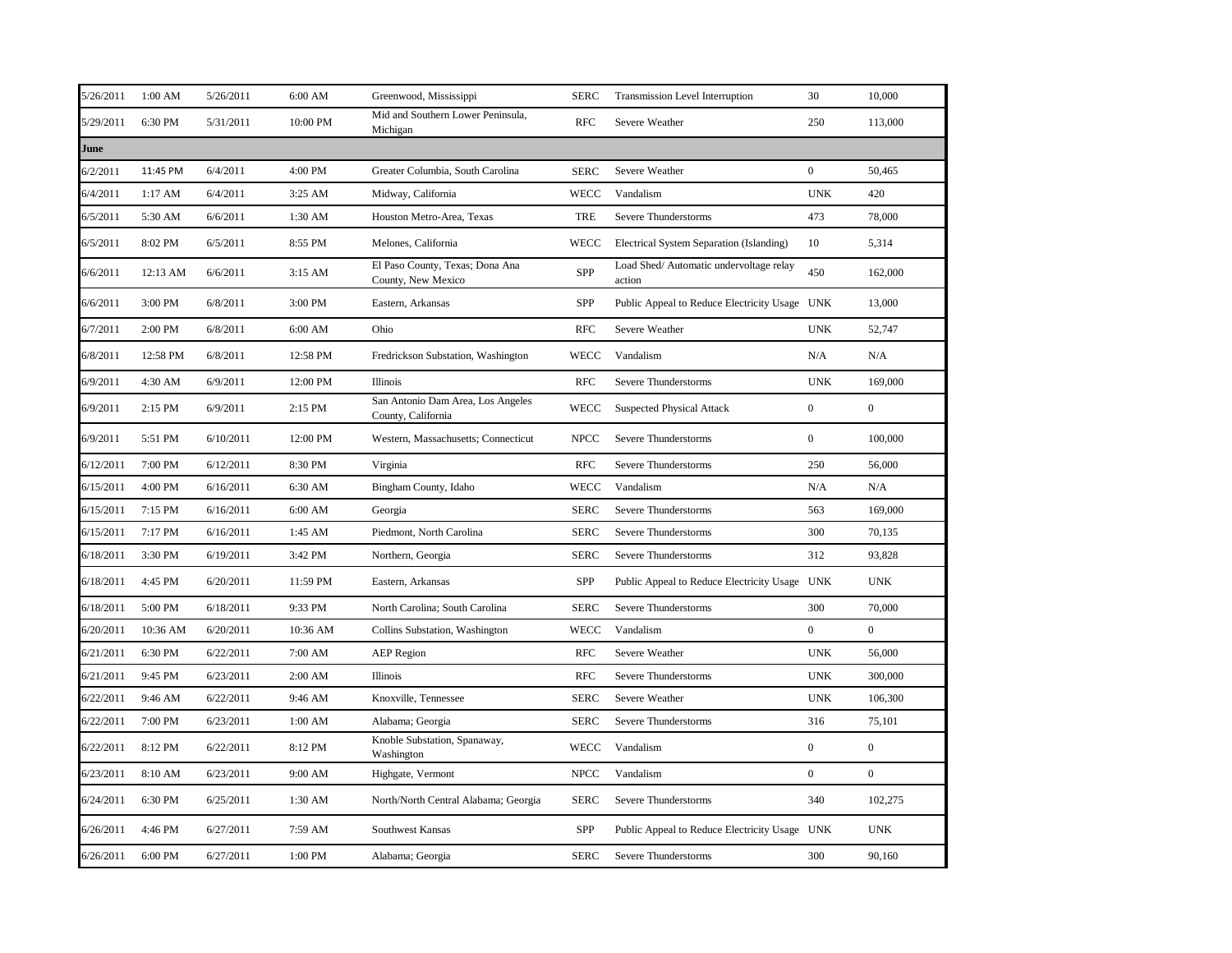| 6/27/2011   | 12:00 AM | 6/29/2011 | 1:00 AM  | Illinois; Missouri                                 | <b>SERC</b> | Severe Thunderstorms                        | <b>UNK</b>       | 80,000           |
|-------------|----------|-----------|----------|----------------------------------------------------|-------------|---------------------------------------------|------------------|------------------|
| 6/27/2011   | 3:00 PM  | 6/27/2011 | 7:00 PM  | Texas                                              | TRE         | Public Appeal to Reduce Electricity Usage 0 |                  | $\mathbf{0}$     |
| 6/27/2011   | 6:55 PM  | 6/27/2011 | 6:55 PM  | Olympic Pipeline Substation, Washington            | <b>WECC</b> | Vandalism                                   | <b>UNK</b>       | <b>UNK</b>       |
| 6/29/2011   | 11:30 AM | 6/29/2011 | 6:04 PM  | Panhandle and Muleshoe, Texas                      | <b>SPP</b>  | Public Appeal to Reduce Electricity Usage 0 |                  | $\boldsymbol{0}$ |
| 6/30/2011   | 2:11 PM  | 6/30/2011 | 11:25 PM | Phoenix, Arizona                                   | <b>WECC</b> | Major System Interruption/Load Shed         | 5,299            | 160,000          |
| 6/30/2011   | 10:30 PM | 7/1/2011  | 5:00 PM  | Illinois                                           | <b>RFC</b>  | Severe Weather                              | <b>UNK</b>       | 121,000          |
| 6/30/2011   | 10:31 PM | 6/30/2011 | 10:31 PM | Olympic Pipeline Substation, Washington            | <b>WECC</b> | Vandalism                                   | $\mathbf{0}$     | $\mathbf{0}$     |
| <b>July</b> |          |           |          |                                                    |             |                                             |                  |                  |
| 7/1/2011    | 8:00 AM  | 7/1/2011  | 8:01 AM  | <b>CONVEX Local Control Center,</b><br>Connecticut | <b>NPCC</b> | Vandalism                                   | $\boldsymbol{0}$ | $\boldsymbol{0}$ |
| 7/1/2011    | 4:38 PM  | 7/1/2011  | 10:38 PM | Greene County Ohio                                 | <b>RFC</b>  | Vandalism                                   | N/A              | $\boldsymbol{0}$ |
| 7/1/2011    | 5:00 PM  | 7/3/2011  | 8:00 PM  | Southwest and South Central Minnesota              | <b>MRO</b>  | Severe Weather                              | <b>UNK</b>       | 70,000           |
| 7/2/2011    | 8:15 PM  | 7/6/2011  | 10:00 PM | South East, Lower Peninsula, Michigan              | <b>RFC</b>  | Severe Weather                              | <b>UNK</b>       | 182,000          |
| 7/4/2011    | 6:00 PM  | 7/4/2011  | 9:00 PM  | Virginia                                           | <b>SERC</b> | Severe Weather                              | 150              | 51,580           |
| 7/5/2011    | 10:40 AM | 7/5/2011  | 11:37 AM | West Valley Substation Utah                        | <b>WECC</b> | Vandalism                                   | $\overline{0}$   | $\mathbf{0}$     |
| 7/6/2011    | 9:51 AM  | 7/6/2011  | 9:52 AM  | Vermont                                            | <b>NPCC</b> | Vandalism                                   | N/A              | N/A              |
| 7/8/2011    | 10:00 AM | 7/8/2011  | 10:00 AM | Saginaw, Minnesota                                 | <b>MRO</b>  | Vandalism                                   | $\boldsymbol{0}$ | $\mathbf{0}$     |
| 7/8/2011    | 10:00 AM | 7/11/2011 | 9:00 AM  | PJM Corporate Office, Pennsylvania                 | <b>RFC</b>  | <b>Suspected Cyber Attack</b>               | <b>UNK</b>       | <b>UNK</b>       |
| 7/11/2011   | 9:00 AM  | 7/11/2011 | 9:00 AM  | Illinois                                           | <b>RFC</b>  | Severe Weather                              | <b>UNK</b>       | 500,000          |
| 7/11/2011   | 9:00 AM  | 7/11/2011 | 10:25 AM | Michigan                                           | <b>RFC</b>  | Severe Weather                              | 254              | 103,000          |
| 7/11/2011   | 11:15 AM | 7/12/2011 | 8:15 AM  | Western and Southern Lower Peninsula<br>Michigan   | <b>RFC</b>  | Severe Weather                              | <b>UNK</b>       | 85,000           |
| 7/11/2011   | 1:13 PM  | 7/11/2011 | 1:13 PM  | Southwest Ohio                                     | <b>RFC</b>  | Vandalism                                   | $\overline{0}$   | $\mathbf{0}$     |
| 7/11/2011   | 1:30 PM  | 7/11/2011 | 1:30 PM  | Maine                                              | <b>NPCC</b> | Vandalism                                   | N/A              | $\boldsymbol{0}$ |
| 7/11/2011   | 2:27 PM  | 7/12/2011 | 3:50 PM  | Indiana, Michigan, Ohio                            | <b>RFC</b>  | Severe Weather                              | <b>UNK</b>       | 120,000          |
| 7/12/2011   | 12:00 PM | 7/12/2011 | 12:00 PM | Maine                                              | <b>NPCC</b> | Vandalism                                   | N/A              | $\boldsymbol{0}$ |
| 7/12/2011   | 8:20 PM  | 7/12/2011 | 9:30 PM  | California                                         | <b>WECC</b> | <b>Suspected Physical Attack</b>            | <b>UNK</b>       | <b>UNK</b>       |
| 7/13/2011   | 5:19 PM  | 7/13/2011 | 10:03 PM | Pueblo, Colorado                                   | <b>WECC</b> | Load Shed                                   | 580              | N/A              |
| 7/14/2011   | 11:00 AM | 7/14/2011 | 7:00 PM  | Texas                                              | TRE         | Public Appeal to Reduce Electricity Usage 0 |                  | $\mathbf{0}$     |
| 7/18/2011   | 5:00 PM  | 7/24/2011 | 1:30 PM  | Southeast Michigan                                 | <b>RFC</b>  | Severe Weather                              | N/A              | 197,166          |
| 7/19/2011   | 11:45 AM | 7/19/2011 | 3:00 PM  | Maine                                              | <b>NPCC</b> | Vandalism                                   | N/A              | N/A              |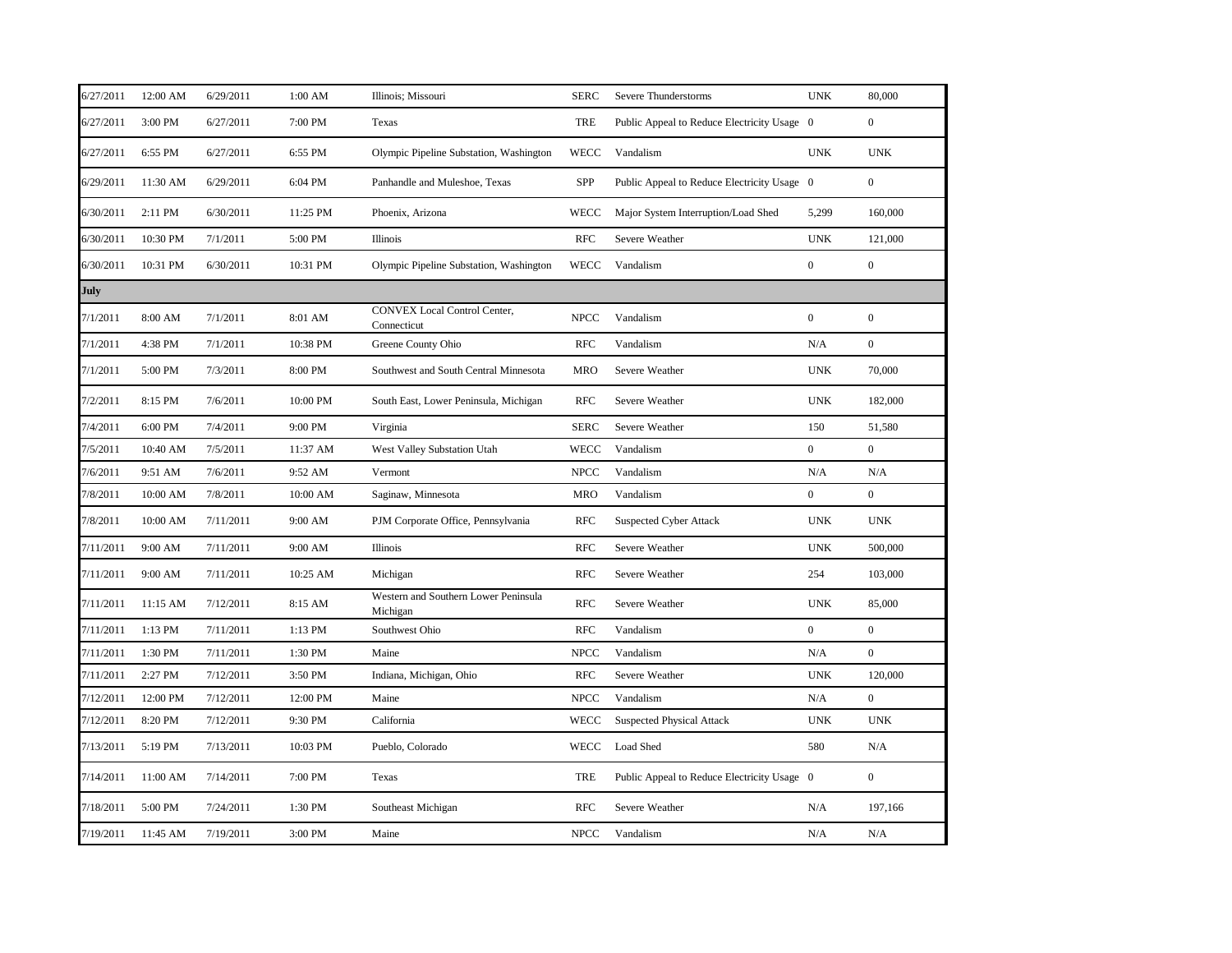| 7/20/2011 | 9:10 AM  | 7/20/2011 | 4:30 PM  | Frederickson Substation, Washington | <b>WECC</b> | Vandalism                                       | N/A              | N/A              |
|-----------|----------|-----------|----------|-------------------------------------|-------------|-------------------------------------------------|------------------|------------------|
| 7/21/2011 | 12:32 PM | 7/22/2011 | 6:30 AM  | Lower Peninsula, Michigan           | <b>RFC</b>  | Public Appeal to Reduce Electricity Usage 8,881 |                  | N/A              |
| 7/21/2011 | 1:00 PM  | 7/21/2011 | 3:00 PM  | Springfield, Illinois               | <b>SERC</b> | Public Appeal to Reduce Electricity Usage N/A   |                  | N/A              |
| 7/22/2011 | 11:00 AM | 7/22/2011 | 6:00 PM  | Upstate, New York                   | <b>NPCC</b> | Public Appeal to Reduce Electricity Usage N/A   |                  | N/A              |
| 7/22/2011 | 11:34 AM | 7/22/2011 | 5:26 PM  | Ohio                                | <b>RFC</b>  | Load Shed                                       | 206              | 23,000           |
| 7/23/2011 | 2:30 AM  | 7/24/2011 | 9:00 AM  | Illinois                            | <b>RFC</b>  | Severe Weather                                  | <b>UNK</b>       | 169,000          |
| 7/24/2011 | 2:34 PM  | 7/24/2011 | 3:47 PM  | Southern, New Hampshire             | <b>NPCC</b> | Vandalism                                       | $\boldsymbol{0}$ | $\boldsymbol{0}$ |
| 7/26/2011 | 12:01 PM | 7/26/2011 | 12:01 PM | Backup Control Center, Oklahoma     | SPP         | Vandalism                                       | $\boldsymbol{0}$ | $\boldsymbol{0}$ |
| 7/27/2011 | 12:07 PM | 7/27/2011 | 12:08 PM | Fife, Washington                    | <b>WECC</b> | Vandalism                                       | N/A              | N/A              |
| 7/28/2011 | 7:26 AM  | 7/29/2011 | 7:26 AM  | Daviess County, Kentucky            | <b>SERC</b> | Fuel Supply Deficiency (Coal)                   | N/A              | N/A              |
| 7/28/2011 | 12:14 AM | 7/29/2011 | 12:00 PM | Entire ComEd Territory, Indiana     | <b>RFC</b>  | Severe Weather                                  | <b>UNK</b>       | 201,000          |
| 7/28/2011 | 1:32 PM  | 7/28/2011 | 1:32 PM  | Indiana                             | <b>RFC</b>  | Vandalism                                       | N/A              | N/A              |
| 7/28/2011 | 7:25 PM  | 7/28/2011 | 7:25 PM  | Spanaway, Washington                | <b>WECC</b> | Vandalism                                       | N/A              | N/A              |
| 7/29/2011 | 11:46 AM | 7/29/2011 | 5:00 PM  | Fredrickson, Washington             | WECC        | Vandalism                                       | N/A              | N/A              |
| 7/29/2011 | 8:45 PM  | 8/1/2011  | 4:24 AM  | Central New Jersey                  | <b>RFC</b>  | Severe Weather                                  | N/A              | 67,900           |
| August    |          |           |          |                                     |             |                                                 |                  |                  |
| 8/1/2011  | 3:00 PM  | 8/5/2011  | 7:00 PM  | Texas                               | <b>TRE</b>  | Public Appeal to Reduce Electricity Usage 0     |                  | $\boldsymbol{0}$ |
| 8/1/2011  | 2:18 PM  | 8/1/2011  | 2:18 PM  | Jefferson, Oregon                   | <b>WECC</b> | Vandalism                                       | N/A              | N/A              |
| 8/2/2011  | 9:30 PM  | 8/3/2011  | 7:00 PM  | Northeast, Illinois                 | <b>RFC</b>  | Severe Weather                                  | <b>UNK</b>       | 71,500           |
| 8/2/2011  | 10:15 AM | 8/3/2011  | 9:16 AM  | Oklahoma                            | SPP         | Public Appeal to Reduce Electricity Usage N/A   |                  | N/A              |
| 8/3/2011  | 10:00 AM | 8/19/2011 | 10:00 AM | Western New York                    | <b>NPCC</b> | Fuel Supply Deficiency (Coal)                   | 675              | <b>UNK</b>       |
| 8/3/2011  | 4:30 PM  | 8/3/2011  | 9:00 PM  | Central Arkansas                    | SPP         | Public Appeal to Reduce Electricity Usage 0     |                  | $\boldsymbol{0}$ |
| 8/3/2011  | 4:29 PM  | 8/3/2011  | 11:40 PM | Northeast Oklahoma                  | <b>SPP</b>  | Public Appeal to Reduce Electricity Usage 300   |                  | N/A              |
| 8/4/2011  | 10:30 AM | 8/4/2011  | 4:00 PM  | Arkansas, Oklahoma, Texas           | SPP         | Public Appeal to Reduce Electricity Usage N/A   |                  | N/A              |
| 8/8/2011  | 9:30 AM  | 8/8/2011  | 9:30 AM  | Greene County, Ohio                 | RFC         | <b>Suspected Physical Attack</b>                | $\boldsymbol{0}$ | $\boldsymbol{0}$ |
| 8/8/2011  | 8:58 PM  | 8/10/2011 | 4:30 PM  | Northern and Central Oklahoma       | SPP         | Severe Weather                                  | N/A              | 54,000           |
| 8/8/2011  | 7:36 PM  | 8/9/2011  | 12:00 PM | Oklahoma                            | <b>SPP</b>  | Electrical System Separation (Islanding)        | 92               | 14,500           |
| 8/8/2011  | 9:35 AM  | 8/8/2011  | 4:00 PM  | Collins Substation, Washington      | WECC        | Vandalism                                       | N/A              | N/A              |
|           |          |           |          |                                     |             |                                                 |                  |                  |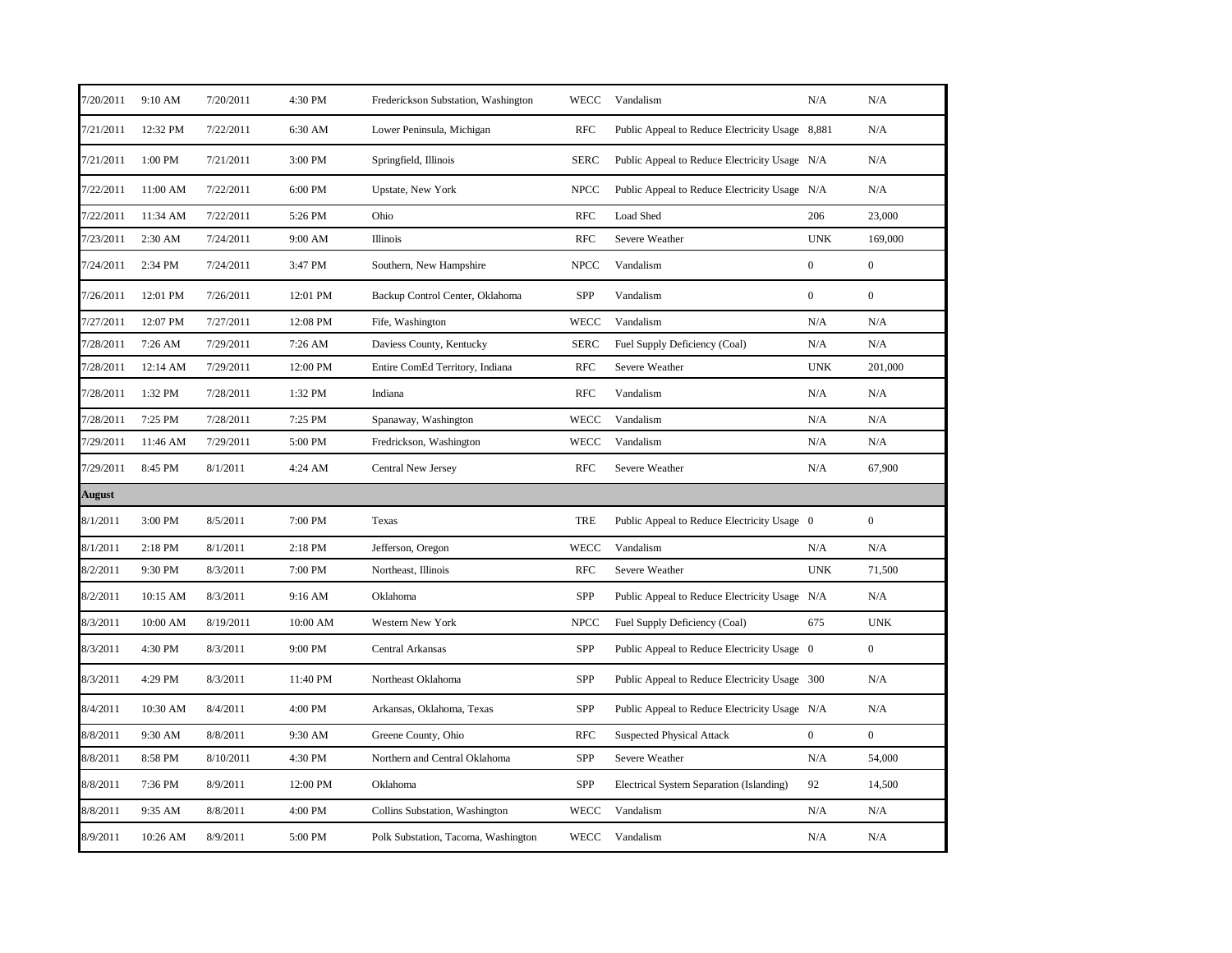| 8/13/2011 | 4:41 PM  | 8/14/2011 | 7:00 PM  | Kentucky                                    | <b>SERC</b> | Severe Weather                              | <b>UNK</b>       | 181,700          |
|-----------|----------|-----------|----------|---------------------------------------------|-------------|---------------------------------------------|------------------|------------------|
| 8/15/2011 | 2:05 AM  | 8/15/2011 | 3:40 AM  | Utah                                        | <b>WECC</b> | Vandalism                                   | $\boldsymbol{0}$ | $\boldsymbol{0}$ |
| 8/18/2011 | 9:51 AM  | 8/18/2011 | 4:00 PM  | Collins Substation, Washington              | <b>WECC</b> | <b>Suspected Physical Attack</b>            | N/A              | N/A              |
| 8/20/2011 | 5:42 PM  | 8/23/2011 | 8:00 PM  | Southeastern Michigan                       | <b>RFC</b>  | Severe Weather                              | 254              | 65,000           |
| 8/21/2011 | 10:45 PM | 8/23/2011 | 10:45 PM | Puerto Rico                                 | N/A         | Severe Weather                              | 2,200            | 931,000          |
| 8/22/2011 | 10:05 AM | 8/22/2011 | 4:00 PM  | Collins Substation, Washington              | <b>WECC</b> | <b>Suspected Physical Attack</b>            | N/A              | N/A              |
| 8/23/2011 | 1:51 PM  | 8/23/2011 | 1:51 PM  | Virginia                                    | <b>RFC</b>  | Earthquake                                  | $\boldsymbol{0}$ | $\boldsymbol{0}$ |
| 8/23/2011 | 10:30 AM | 8/23/2011 | 4:54 PM  | Southeastern New Mexico, Texas<br>Panhandle | SPP         | Public Appeal to Reduce Electricity Usage 0 |                  | $\boldsymbol{0}$ |
| 8/23/2011 | 3:43 PM  | 8/23/2011 | 7:00 PM  | Texas                                       | TRE         | Public Appeal to Reduce Electricity Usage 0 |                  | $\boldsymbol{0}$ |
| 8/24/2011 | 1:20 PM  | 8/29/2011 | 7:00 PM  | Texas                                       | TRE         | Public Appeal to Reduce Electricity Usage 0 |                  | $\mathbf{0}$     |
| 8/24/2011 | 7:45 AM  | 8/25/2011 | 6:00 AM  | Houston area, Texas                         | TRE         | Severe Weather                              | 485              | 79,000           |
| 8/24/2011 | 2:51 PM  | 8/24/2011 | 10:00 PM | Arkansas, Louisiana, Texas                  | SPP         | Severe Weather                              | N/A              | 53,064           |
| 8/25/2011 | 12:01 AM | 8/25/2011 | 12:01 AM | Maine                                       | <b>NPCC</b> | <b>Suspected Physical Attack</b>            | $\overline{0}$   | $\overline{0}$   |
| 8/25/2011 | 12:30 AM | 8/28/2011 | 8:00 PM  | Cleveland area, Ohio                        | <b>RFC</b>  | Severe Weather                              | N/A              | 107,833          |
| 8/26/2011 | 12:30 AM | 8/28/2011 | 12:30 AM | Pennsylvania                                | <b>RFC</b>  | Severe Weather                              | N/A              | 200,717          |
| 8/27/2011 | 11:05 PM | 8/29/2077 | 3:30 PM  | District of Columbia; Maryland              | RFC         | Severe Weather                              | N/A              | 220,000          |
| 8/27/2011 | 11:00 PM | 8/29/2011 | 8:00 AM  | Maryland                                    | RFC         | Severe Weather                              | <b>UNK</b>       | 108,000          |
| 8/27/2011 | 10:00 PM | 8/29/2011 | 4:00 PM  | Southern New Jersey                         | <b>RFC</b>  | Severe Weather                              | 320              | 140,000          |
| 8/27/2011 | 10:00 PM | 8/29/2011 | 10:00 PM | Pennsylvania                                | <b>RFC</b>  | Severe Weather                              | N/A              | 264,000          |
| 8/27/2011 | 8:30 PM  | 9/4/2011  | 11:30 PM | Maryland                                    | <b>RFC</b>  | Severe Weather                              | 1,114            | 760,113          |
| 8/27/2011 | 1:00 PM  | 8/29/2011 | 1:00 PM  | Delaware; Maryland                          | <b>RFC</b>  | Severe Weather                              | N/A              | 165,000          |
| 8/27/2011 | 7:00 PM  | 8/29/2011 | 1:31 PM  | Eastern North Carolina                      | <b>SERC</b> | Severe Weather                              | 200              | 136,000          |
| 8/27/2011 | 10:33 AM | 8/29/2011 | 2:00 PM  | North Carolina; Virginia                    | <b>SERC</b> | Severe Weather                              | <b>UNK</b>       | 1,000,000        |
| 8/27/2011 | 2:57 AM  | 8/29/2011 | 11:30 PM | Eastern North Carolina                      | <b>SERC</b> | Severe Weather                              | <b>UNK</b>       | 285,465          |
| 8/27/2011 | 2:00 AM  | 8/27/2011 | 5:15 AM  | Wilson County North Carolina                | <b>SERC</b> | Distribution System Interruption            | $\sqrt{2}$       | 1,200            |
| 8/28/2011 | 12:30 PM | 8/28/2011 | 12:31 PM | New York                                    | <b>NPCC</b> | Severe Weather                              | N/A              | 116,000          |
| 8/28/2011 | 12:10 PM | 8/28/2011 | 12:11 PM | <b>Eastern Massachusetts</b>                | <b>NPCC</b> | Severe Weather                              | N/A              | 50,000           |
| 8/28/2011 | 9:42 AM  | 8/30/2011 | 12:01 AM | Eastern New York                            | <b>NPCC</b> | Severe Weather                              | N/A              | 100,000          |
| 8/28/2011 | 7:40 AM  | 8/29/2011 | 7:40 AM  | Southwest Connecticut                       | <b>NPCC</b> | Severe Weather                              | N/A              | 158,000          |
| 8/28/2011 | 7:00 AM  | 9/3/2011  | 12:01 AM | New York                                    | <b>NPCC</b> | Severe Weather                              | <b>UNK</b>       | 99,700           |
|           |          |           |          |                                             |             |                                             |                  |                  |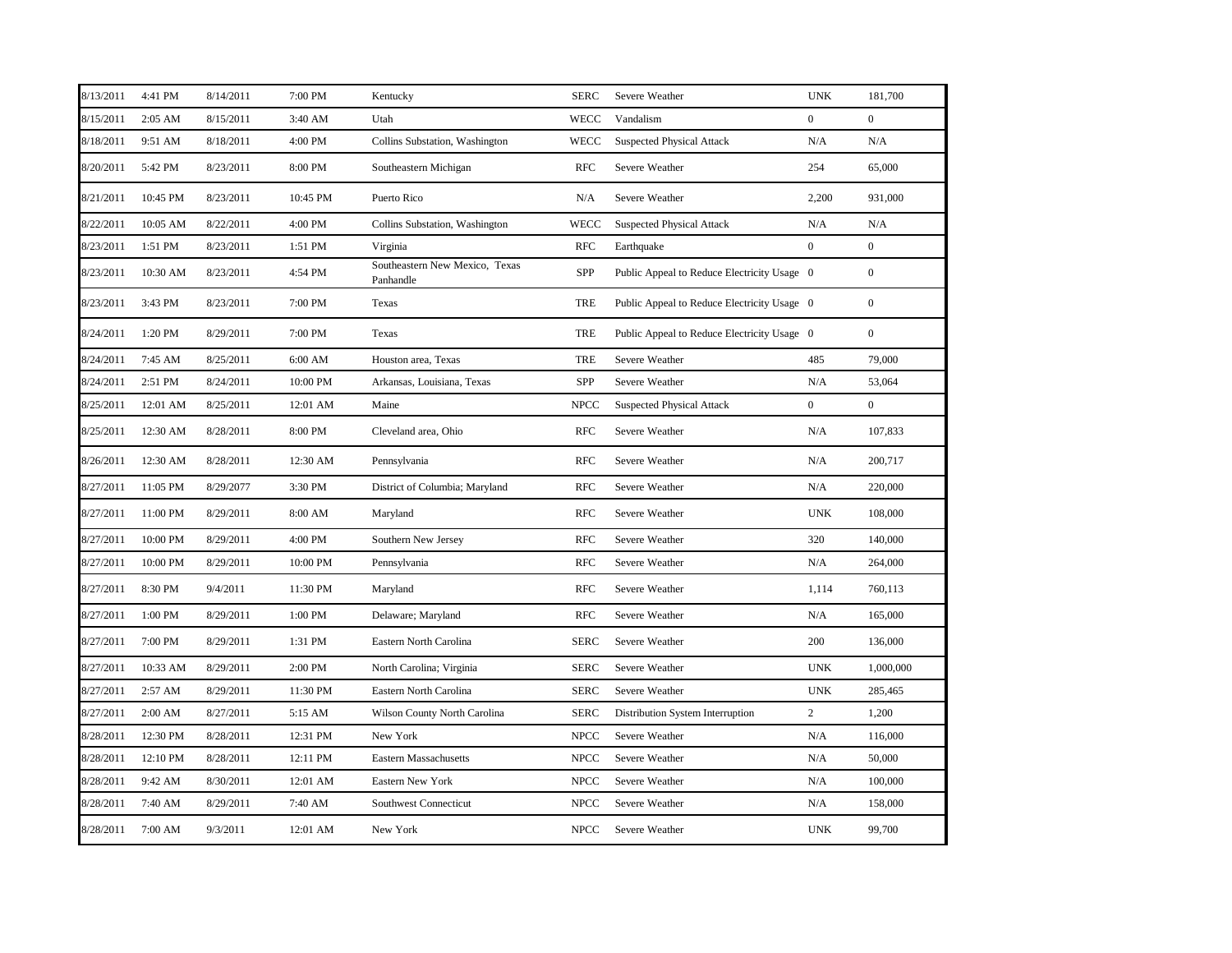| 8/28/2011 | 5:01 AM  | 9/3/2011  | 5:01 AM  | Borough's and Westshester County New<br>York | <b>NPCC</b> | Severe Weather                                                              | N/A              | 50000            |
|-----------|----------|-----------|----------|----------------------------------------------|-------------|-----------------------------------------------------------------------------|------------------|------------------|
| 8/28/2011 | 5:00 AM  | 8/30/2011 | 5:00 AM  | Long Island, New York                        | <b>NPCC</b> | Severe Weather                                                              | <b>UNK</b>       | 152,261          |
| 8/28/2011 | 12:01 AM | 8/30/2011 | 12:01 AM | Mid-Hudson, New York                         | <b>NPCC</b> | Severe Weather                                                              | N/A              | 180,000          |
| 8/28/2011 | 2:58 AM  | 8/30/2011 | 2:58 AM  | Eastern and Northeastern Pennsylvania        | <b>RFC</b>  | Severe Weather                                                              | 110              | 284,000          |
| 8/28/2011 | 12:30 AM | 8/30/2011 | 12:30 AM | Northern and Central New Jersey              | <b>RFC</b>  | Severe Weather                                                              | N/A              | 650,000          |
| 8/28/2011 | 12:23 AM | 8/30/2011 | 12:23 AM | New Jersey                                   | <b>RFC</b>  | Severe Weather                                                              | 500              | 665,000          |
| 8/28/2011 | 8:55 PM  | 8/28/2011 | 11:39 PM | Calapooya Substation, Oregon                 | <b>WECC</b> | <b>Suspected Physical Attack</b>                                            | $\overline{0}$   | $\boldsymbol{0}$ |
| 8/31/2011 | 12:52 PM | 8/31/2011 | 12:52 PM | Southwest Ohio                               | <b>RFC</b>  | <b>Suspected Physical Attack</b>                                            | $\overline{0}$   | $\bf{0}$         |
| September |          |           |          |                                              |             |                                                                             |                  |                  |
| 9/1/2011  | 8:13 AM  | 9/1/2011  | 4:00 PM  | Graham Substaion, Washington                 | <b>WECC</b> | Vandalism                                                                   | N/A              | N/A              |
| 9/3/2011  | 2:00 PM  | 9/8/2011  | 6:00 PM  | Southeast Lower Peninsula, Michigan          | <b>RFC</b>  | Severe Weather                                                              | <b>UNK</b>       | 105,000          |
| 9/5/2011  | 4:30 PM  | 9/7/2011  | 3:45 PM  | Alabama; Georgia                             | <b>SERC</b> | Severe Weather                                                              | 177              | 53,295           |
| 9/7/2011  | 12:08 AM | 9/7/2011  | 10:50 AM | Western Connecticut; New York                | <b>NPCC</b> | <b>Actual Physical Attack</b>                                               | $\mathbf{0}$     | $\boldsymbol{0}$ |
| 9/8/2011  | 3:28 PM  | 9/10/2011 | 3:30 PM  | Arizona; California                          | <b>WECC</b> | Transmission/Distribution Interruption;<br>Load Shed; Generation Inadequacy | 7,000            | 2,000,000        |
| 9/8/2011  | 7:53 PM  | 9/9/2011  | 4:00 PM  | Collins Substation, Tacoma, Washington       | WECC        | Vandalism                                                                   | N/A              | N/A              |
| 9/12/2011 | 9:15 AM  | 9/12/2011 | 3:30 PM  | English Creek, New Jersey                    | <b>RFC</b>  | Vandalism                                                                   | $\boldsymbol{0}$ | $\boldsymbol{0}$ |
| 9/13/2011 | 11:43 AM | 9/14/2011 | 4:00 PM  | Lacamas Substation, Roy, Washington          | <b>WECC</b> | Vandalism                                                                   | N/A              | N/A              |
| 9/13/2011 | 2:03 PM  | 9/13/2011 | 6:21 PM  | Saranac, New York                            | <b>NPCC</b> | Vandalism                                                                   | N/A              | $\mathbf{0}$     |
| 9/14/2011 | 9:00 AM  | 9/14/2011 | 2:00 PM  | Salt Lake County, Utah                       | <b>WECC</b> | Vandalism                                                                   | $\boldsymbol{0}$ | $\overline{0}$   |
| 9/20/2011 | 12:55 PM | 9/20/2011 | 5:00 PM  | Lacamas Substaion, Washington                | <b>WECC</b> | Vandalism                                                                   | N/A              | N/A              |
| 9/21/2011 | 10:30 AM | 9/21/2011 | 10:30 AM | Hockessin, Delaware                          | <b>RFC</b>  | <b>Suspected Physical Attack</b>                                            | $\boldsymbol{0}$ | $\boldsymbol{0}$ |
| 9/21/2011 | 2:37 PM  | 9/21/2011 | 3:47 PM  | Puerto Rico                                  | N/A         | Generation Inadequacy; Load Shed                                            | 600              | 319,616          |
| 9/22/2011 | 2:50 PM  | 9/22/2011 | 2:51 PM  | Montgomery County, Ohio                      | <b>RFC</b>  | Vandalism                                                                   | N/A              | $\boldsymbol{0}$ |
| 9/23/2011 | 9:04 AM  | 9/23/2011 | 9:04 AM  | North Haven, Connecticut                     | <b>NPCC</b> | Vandalism                                                                   | $\boldsymbol{0}$ | $\boldsymbol{0}$ |
| 9/24/2011 | 4:17 PM  | 9/25/2011 | 4:00 PM  | Collins Substation, Tacoma, Washington       | <b>WECC</b> | Vandalism                                                                   | N/A              | N/A              |
| 9/26/2011 | 10:15 AM | 9/26/2011 | 10:15 AM | McKee City, New Jersey                       | <b>RFC</b>  | Vandalism                                                                   | $\boldsymbol{0}$ | $\boldsymbol{0}$ |
| 9/29/2011 | 5:00 AM  | 9/30/2011 | 6:00 AM  | Houston metro area, Texas                    | <b>TRE</b>  | Severe Weather                                                              | N/A              | 65000            |
| 9/28/2011 | 9:30 AM  | 9/28/2011 | 1:00 PM  | Watertown, Connecticut                       | <b>NPCC</b> | Vandalism                                                                   | N/A              | N/A              |
| 9/28/2011 | 2:59 PM  | 9/28/2011 | 2:59 PM  | Dorothy, New Jersey                          | <b>RFC</b>  | Vandalism                                                                   | $\boldsymbol{0}$ | $\boldsymbol{0}$ |
| 9/28/2011 | 4:41 PM  | 9/28/2011 | 4:41 PM  | Bethany Beach, Delaware                      | <b>RFC</b>  | <b>Suspected Physical Attack</b>                                            | $\boldsymbol{0}$ | $\boldsymbol{0}$ |
| 9/29/2011 | 6:44 PM  | 9/30/2011 | 4:00 PM  | Collins Substation, Tacoma, Washington       | WECC        | Vandalism                                                                   | N/A              | N/A              |
|           |          |           |          |                                              |             |                                                                             |                  |                  |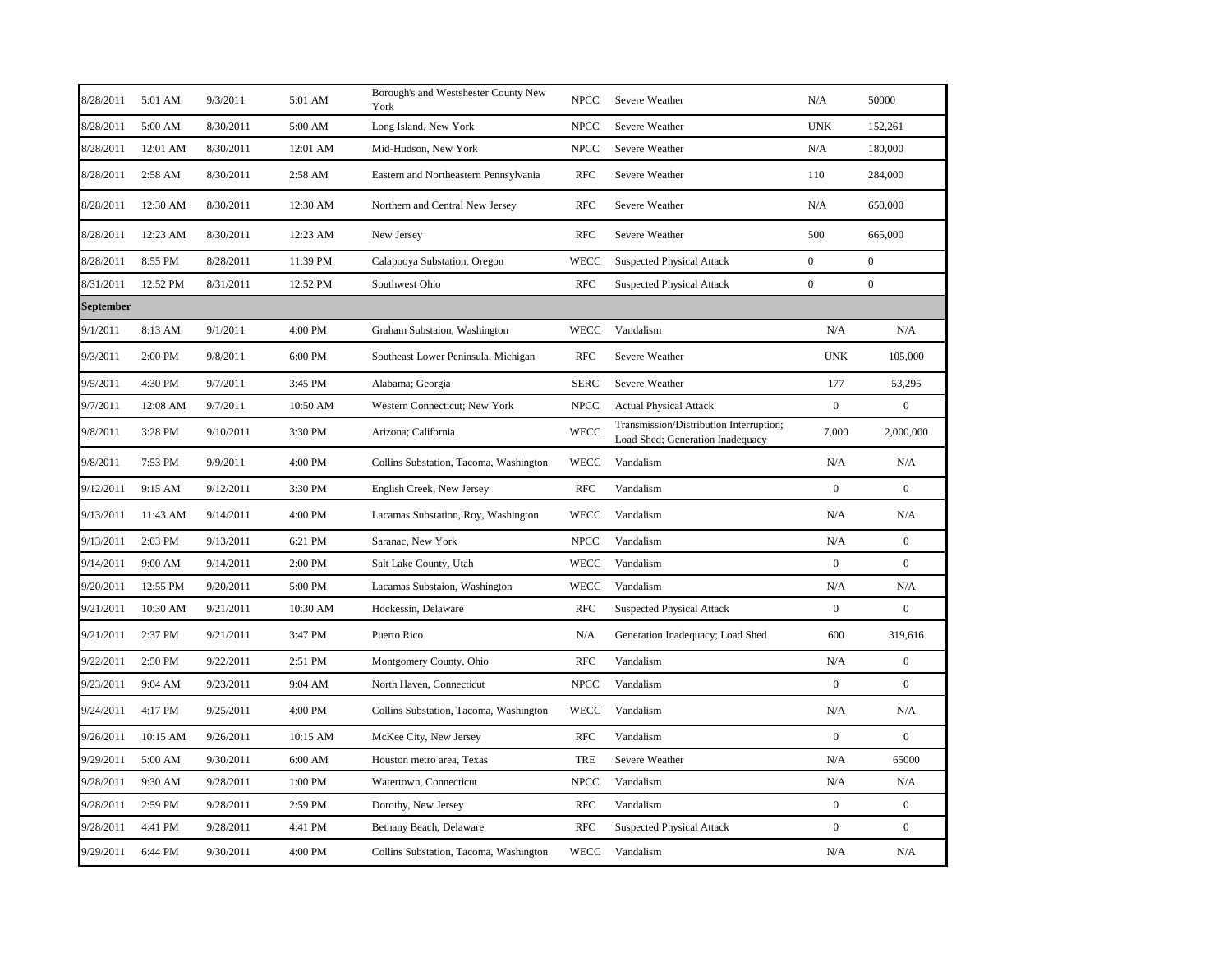| 9/30/2011          | 8:22 AM             | 9/30/2011  | 8:22 AM  | Wilmington, Delaware                                              | <b>RFC</b>          | <b>Suspected Physical Attack</b> | $\mathbf{0}$     | $\mathbf{0}$     |
|--------------------|---------------------|------------|----------|-------------------------------------------------------------------|---------------------|----------------------------------|------------------|------------------|
| <b>October</b>     |                     |            |          |                                                                   |                     |                                  |                  |                  |
| 10/6/2011          | 11:07 AM            | 10/6/2011  | 11:07 AM | Oquirrh Substation, Utah                                          | <b>WECC</b>         | Vandalism                        | $\boldsymbol{0}$ | $\mathbf{0}$     |
| 10/7/2011          | 8:04 AM             | 10/7/2011  | 4:00 PM  | Olympic Pipeline, Spanaway, Washington                            | <b>WECC</b>         | <b>Suspected Physical Attack</b> | N/A              | N/A              |
| 10/14/2011         | 2:20 PM             | 10/14/2011 | 2:20 PM  | English Creek, New Jersey                                         | <b>RFC</b>          | Vandalism                        | $\overline{0}$   | $\mathbf{0}$     |
| 10/17/2011 3:34 AM |                     | 10/17/2011 | 10:42 AM | Seat Pleasant, Maryland                                           | <b>RFC</b>          | Vandalism                        | $\boldsymbol{0}$ | $\mathbf{0}$     |
| 10/17/2011 3:44 PM |                     | 10/17/2011 | 3:44 PM  | Southwest Ohio                                                    | <b>RFC</b>          | Vandalism                        | $\boldsymbol{7}$ | 2,000            |
| 10/18/2011 3:45 AM |                     | 10/18/2011 | 5:25 AM  | Holmesburg Substation, Philadelphia,<br>Pennsylvania              | <b>RFC</b>          | <b>Suspected Physical Attack</b> | $\overline{0}$   | $\mathbf{0}$     |
| 10/20/2011 7:15 AM |                     | 10/20/2011 | 7:15 AM  | McKee, New Jersey                                                 | <b>RFC</b>          | Vandalism                        | $\boldsymbol{0}$ | $\overline{0}$   |
|                    | 10/24/2011 11:37 PM | 10/26/2011 | 11:00 PM | Holmesburg Substation, Philadelphia,<br>Pennsylvania              | <b>RFC</b>          | <b>Suspected Physical Attack</b> | $\boldsymbol{0}$ | $\boldsymbol{0}$ |
| 10/26/2011 5:00 AM |                     | 10/27/2011 | 3:00 PM  | Denver; Ft. Collins, Colorado                                     | <b>WECC</b>         | Severe Weather                   | <b>UNK</b>       | 204,000          |
| 10/27/2011         | 1:00 AM             | 10/27/2011 | 2:36 AM  | Munster, Indiana                                                  | <b>RFC</b>          | Vandalism                        | N/A              | N/A              |
| 10/29/2011         | 8:59 AM             | 11/7/2011  | 7:58 PM  | Pennsylvania                                                      | <b>RFC</b>          | Severe Weather                   | <b>UNK</b>       | 312,359          |
| 10/29/2011 8:59 AM |                     | 11/7/2011  | 3:00 PM  | Pennsylvania                                                      | <b>RFC</b>          | Severe Weather                   | <b>UNK</b>       | 50,000           |
| 10/29/2011 9:59 AM |                     | 11/7/2011  | 1:00 PM  | Northwest and Central New Jersey                                  | <b>RFC</b>          | Severe Weather                   | <b>UNK</b>       | 379,000          |
|                    | 10/29/2011 11:18 AM | 11/4/2011  | 12:00 AM | Southeast New York                                                | <b>NPCC</b>         | Severe Weather                   | <b>UNK</b>       | 161,151          |
|                    | 10/29/2011 12:57 PM | 11/3/2011  | 11:00 PM | Harrisburg, Lehigh Valley, Lancaster<br>Region Pennsylvania       | <b>RFC</b>          | Severe Weather                   | <b>UNK</b>       | 146,721          |
| 10/29/2011 2:00 PM |                     | 10/31/2011 | 14:00    | Southeast Pennsylvania                                            | <b>RFC</b>          | Severe Weather                   | <b>UNK</b>       | 109,335          |
| 10/29/2011 2:30 PM |                     | 11/6/2011  | 12:00 PM | New Jersey                                                        | <b>RFC</b>          | Severe Weather                   | 125              | 197,000          |
| 10/29/2011 3:00 PM |                     | 11/2/2011  | 8:15 AM  | Mid-Hudson Valley Region, New York                                | <b>NPCC</b>         | Severe Weather                   | N/A              | 145,000          |
| 10/29/2011 4:14 PM |                     | 11/7/2011  | 4:00 PM  | Connecticut; Maine; Massachusetts; New<br>Hampshire; Rhode Island | <b>NPCC</b>         | Severe Weather                   | <b>UNK</b>       | 1,418,100        |
| 10/29/2011 4:16 PM |                     | 11/2/2011  | 9:30 PM  | New York City area                                                | <b>NPCC</b>         | Severe Weather                   | <b>UNK</b>       | 50,000           |
| 10/29/2011 8:00 PM |                     | 10/31/2011 | 8:00 PM  | New Jersey; New York                                              | NPCC,<br><b>RFC</b> | Severe Weather                   | N/A              | 74,000           |
| <b>November</b>    |                     |            |          |                                                                   |                     |                                  |                  |                  |
| 11/4/2011          | 10:46 AM            | 11/4/2011  | 10:46 AM | Sweetwater County, Wyoming                                        | <b>WECC</b>         | Vandalism                        | $\boldsymbol{0}$ | $\boldsymbol{0}$ |
| 11/13/2011         | 11:30 AM            | 11/13/2011 | 12:00 PM | Cate Road, Deerfield, New Hampshire                               | <b>NPCC</b>         | Vandalism                        | $\boldsymbol{0}$ | $\mathbf{0}$     |
| 11/14/2011 2:24 PM |                     | 11/14/2011 | 2:24 PM  | McKee, New Jersey                                                 | <b>RFC</b>          | Vandalism                        | $\mathbf{0}$     | $\boldsymbol{0}$ |
| 11/22/2011         | 11:16 PM            | 11/22/2011 | 11:16 PM | Indiana                                                           | <b>RFC</b>          | <b>Suspected Physical Attack</b> | $\overline{0}$   | $\overline{0}$   |
|                    | 11/30/2011 10:00 AM | 11/30/2011 | 11:00 AM | Orchard Substation, Washington                                    | <b>WECC</b>         | Vandalism                        | $\boldsymbol{0}$ | $\boldsymbol{0}$ |